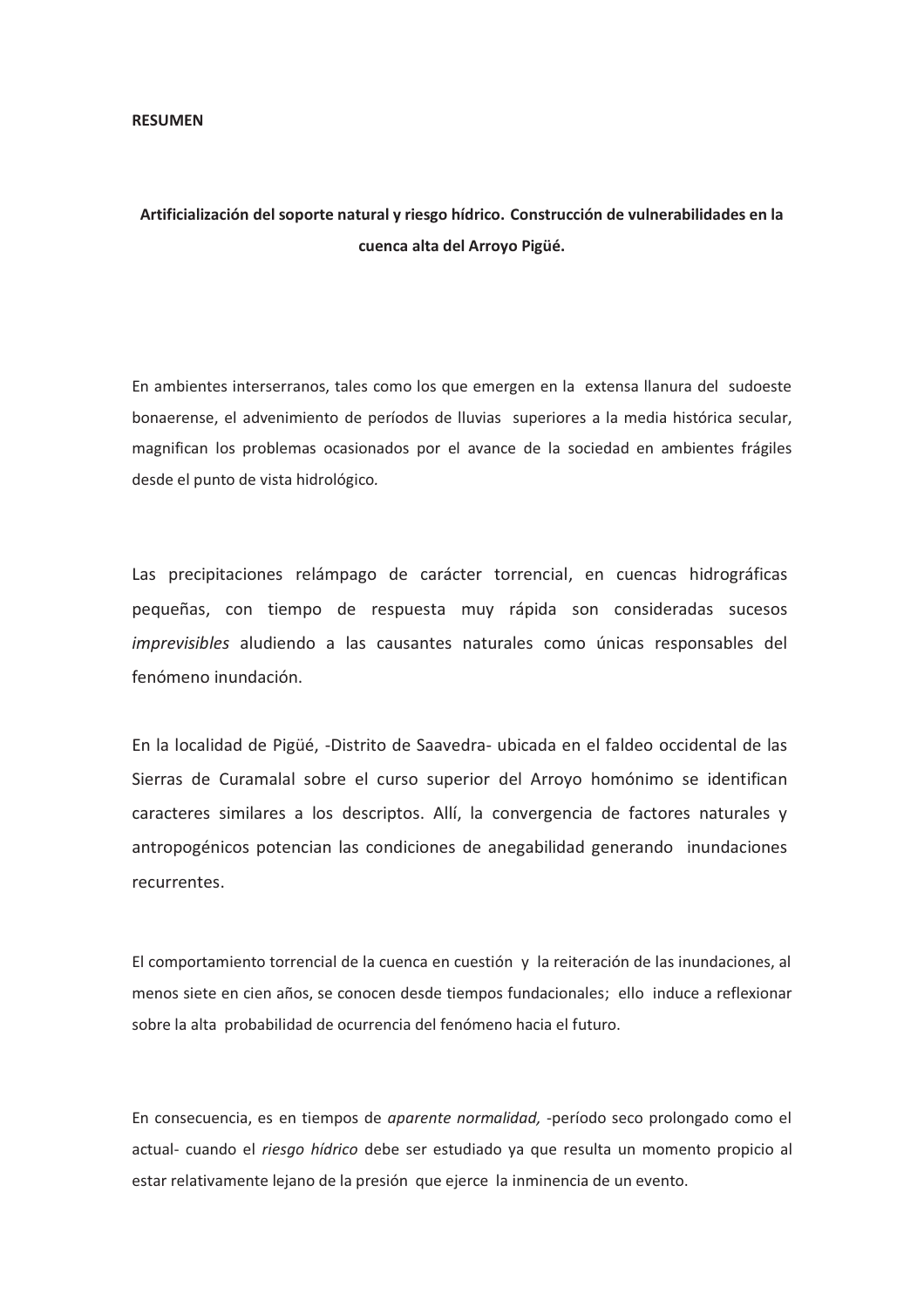La profundización de los conocimientos sobre la vulnerabilidad física y social respecto del fenómeno de las inundaciones recurrentes en el área objeto de análisis contribuirá, sin dudas, a mejorar el proceso de gestión del problema de las inundaciones. El concepto *riesgo hidrológico* debería constituir una variable esencial en los nuevos planes de ordenamiento del territorio en beneficio de quienes habitan en la cuenca alta del Arroyo Pigüé.

Además, en este estudio, se selecciona para el tratamiento de la problemática objeto de análisis la combinación entre metodologías provenientes desde las ciencias fisicalistas y las propuestas por la Teoría Social del Riesgo, donde las variables peligrosidad, vulnerabilidad, exposición e incertidumbre constituyen dimensiones fundamentales para interpretar la complejidad del fenómeno de manera integral.

## **ABSTRACT**

## **Natural Support and Hydric Risk Artificialization. Construction of Vulnerabilities in Pigüé Stream High Basin.**

In intermountain environments, such as those emerging in the extensive plain of southwestern Buenos Aires Province, the arrival of rainfall periods that are higher to the secular historical mean, magnify the problems caused by the advance of society in environments considered to be fragile from a hydrological point of view*.* 

Sudden and heavy rainfalls, in small hydrographic basins, with a very fast response time are considered *unforeseeable* events that make natural causes responsible for the flooding phenomenon.

In Pigüé town, Saavedra district, located in the western foothills of Curamalal Sierras and the upper course of Curamalal stream, several features similar to the ones